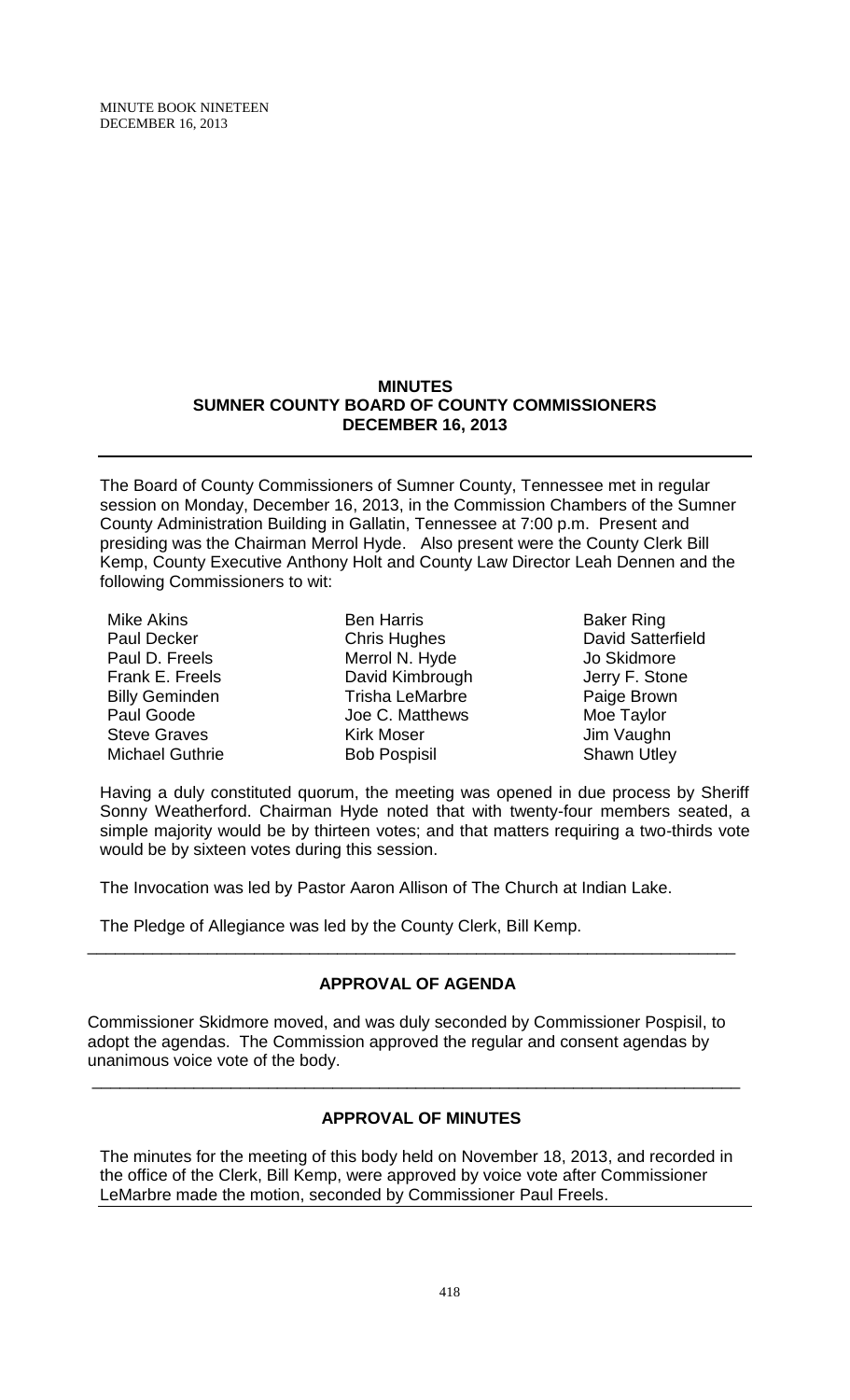## **RECOGNITION OF THE PUBLIC**

Chairman Hyde recognized Leadership Sumner participants in the audience.

Chairman Hyde opened the floor to allow the public to speak concerning any matter on the agenda.

Mark Nodini of 129 Bayview Drive in Hendersonville spoke in favor of appropriating funds to repair the EMS radio system that was damaged in a lightning strike.

Sumner County District Attorney Ray Whitley urged the Commission to approve a new judgeship for General Sessions court. He said the current courtroom is overburdened with cases and overcrowded.

General Sessions Judge Jim Hunter of 1004 Harris Drive in Gallatin requested the Commission approve the new General Sessions Court judge.

With no one else wishing to speak, recognition of the public was closed.

## **REPORT OF THE CHAIR**

\_\_\_\_\_\_\_\_\_\_\_\_\_\_\_\_\_\_\_\_\_\_\_\_\_\_\_\_\_\_\_\_\_\_\_\_\_\_\_\_\_\_\_\_\_\_\_\_\_\_\_\_\_\_\_\_\_\_\_\_\_\_\_\_\_\_\_\_\_

Chairman Hyde announced that two letters had been distributed to commissioners from State Senator Ferrell Haile. One letter concerned the Commission's request for an amendment regarding disabled housing and the other was about the Commissioner's request for an amendment to state law regarding lending funds to other governmental entities.

\_\_\_\_\_\_\_\_\_\_\_\_\_\_\_\_\_\_\_\_\_\_\_\_\_\_\_\_\_\_\_\_\_\_\_\_\_\_\_\_\_\_\_\_\_\_\_\_\_\_\_\_\_\_\_\_\_\_\_\_\_\_\_\_\_\_\_\_\_\_

The Veteran's Service Officer report was distributed for the commissioner's review.

Commissioner Decker introduced the following resolution:

## **A RESOLUTION HONORING THE MERROL HYDE MAGNET SCHOOL ROBOTICS TEAM AND TEACHER MIKE MARSH**

**WHEREAS,** the Merrol Hyde Magnet School Robotics Team recently competed against the best fifty-six local winners in the Southeast, where Tennessee, Alabama, Georgia, Mississippi, Louisiana, and Florida were represented, and received top honors, third place CAD and second place in the robotics competition; and

**WHEREAS,** the Merrol Hyde Magnet School Robotics Team, led by Mr. Mike Marsh, dedicated volunteers, sponsors, and parents, is comprised of students from Merrol Hyde Magnet, Beech High, Hendersonville High and White House Middle Schools students who attend sixth through twelfth grades and who have sacrificed many after school hours, weekends, and even their fall break, to accomplish this monumental undertaking; and

**WHEREAS,** the Merrol Hyde Robotics Program motivates students to pursue careers in engineering, science, technology, and math through participation in a sports-like robotics competition and has inspired them unlock their imaginations and discover their potentials; and

**WHEREAS,** the skills these young scientists have learned and advancements they have made could one day be used to aid others in many important and worthwhile ways, as robotics are used in various advanced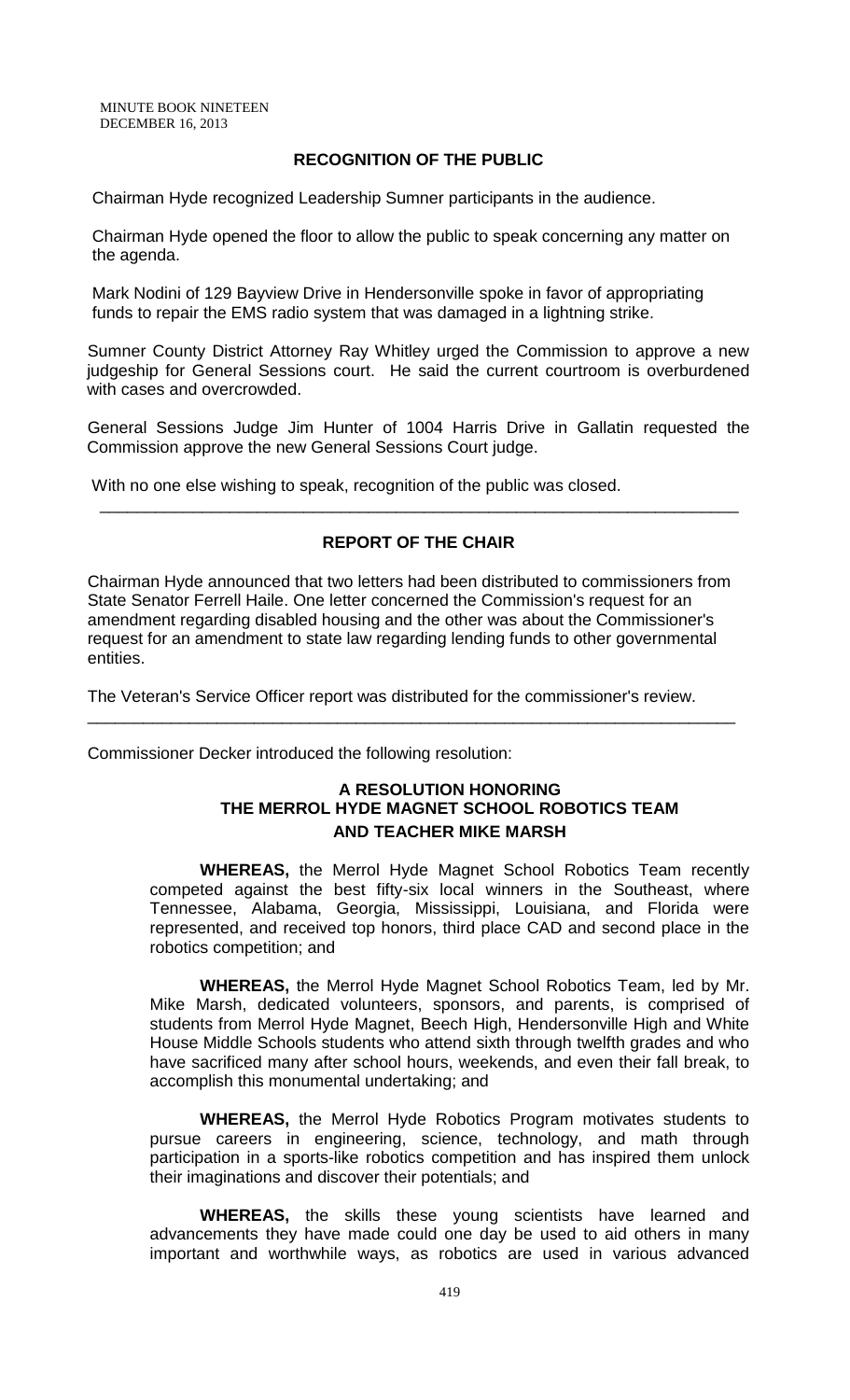professions, and for their pioneering efforts, dedication, and commitment, they should be commended.

**NOW, THEREFORE BE IT RESOLVED** by the Sumner County Board of County Commissioners meeting in regular session on this the  $16<sup>th</sup>$  day of December, 2013, that this body does hereby congratulate the Merrol Hyde Magnet School Robotics Team and their leader Mr. Mike Marsh for their outstanding achievements; and

**BE IT FURTHER RESOLVED** that this resolution is to be spread on the minutes of this body and the Clerk is to furnish a copy of this resolution to the Merrol Hyde Magnet School Robotics Team and Mr. Mike Marsh.

\_\_\_\_\_\_\_\_\_\_\_\_\_\_\_\_\_\_\_\_\_\_\_\_\_\_\_\_\_\_\_\_\_\_\_\_\_\_\_\_\_\_\_\_\_\_\_\_\_\_\_\_\_\_\_\_\_\_\_\_\_\_\_\_

Upon motion of Commissioner Decker, seconded by Commissioner Frank Freels, the Commission voted unanimously to approve the resolution honoring the Merrol Hyde Magnet School Robotics Team and Mr. Marsh.

\_\_\_\_\_\_\_\_\_\_\_\_\_\_\_\_\_\_\_\_\_\_\_\_\_\_\_\_\_\_\_\_\_\_\_\_\_\_\_\_\_\_\_\_\_\_\_\_\_\_\_\_\_\_\_\_\_\_\_\_\_\_\_\_

Commissioner Decker introduced the following resolution:

## **A RESOLUTION HONORING MERROL HYDE MAGNET SCHOOL'S LADY HAWKS SOCCER HEAD COACH JASON BENTLEY**

**WHEREAS,** Coach Jason Bentley, Head Coach of Merrol Hyde Magnet Schools' Lady Hawks Soccer Team, was recently named District 8A-AA Coach of the Year, a well-deserved recognition for his time and outstanding efforts; and

**WHEREAS,** Coach Bentley's hard work, diligence, and dedication led the young athletes to their first ever District Tournament title, first ever Regional Tournament appearance, and resulted in a season finish with a record of 15-2-2 and the District 8A-AA regular season title; and

**WHEREAS,** Coach Bentley, an attorney, has volunteered his time to coach the team, and, with his positive influence, encouragement, and motivation, has gained respect and appreciation of all players; and

**WHEREAS,** as a result of Coach Bentley's efforts and dedication to developing student-athletes with strong character, integrity, a strong work ethic and team spirit, Merrol Hyde Lady Hawks Soccer Team has become a great success with a bright future.

**NOW, THEREFORE BE IT RESOLVED** by the Sumner County Board of County Commissioners meeting in regular session on this the 16<sup>th</sup> day of December, 2013, that this body does hereby congratulate Coach Jason Bentley for his outstanding achievements and wishes him future success; and

**BE IT FURTHER RESOLVED** that this resolution is to be spread on the minutes of this body and the Clerk is to furnish a copy of this resolution to Coach Jason Bentley.

\_\_\_\_\_\_\_\_\_\_\_\_\_\_\_\_\_\_\_\_\_\_\_\_\_\_\_\_\_\_\_\_\_\_\_\_\_\_\_\_\_\_\_\_\_\_\_\_\_\_\_\_\_\_\_\_\_\_\_\_\_\_\_\_

Upon motion of Commissioner Decker, seconded by Commissioner LeMarbre, the Commission voted unanimously to approve the resolution honoring Coach Bentley.

\_\_\_\_\_\_\_\_\_\_\_\_\_\_\_\_\_\_\_\_\_\_\_\_\_\_\_\_\_\_\_\_\_\_\_\_\_\_\_\_\_\_\_\_\_\_\_\_\_\_\_\_\_\_\_\_\_\_\_\_\_\_\_\_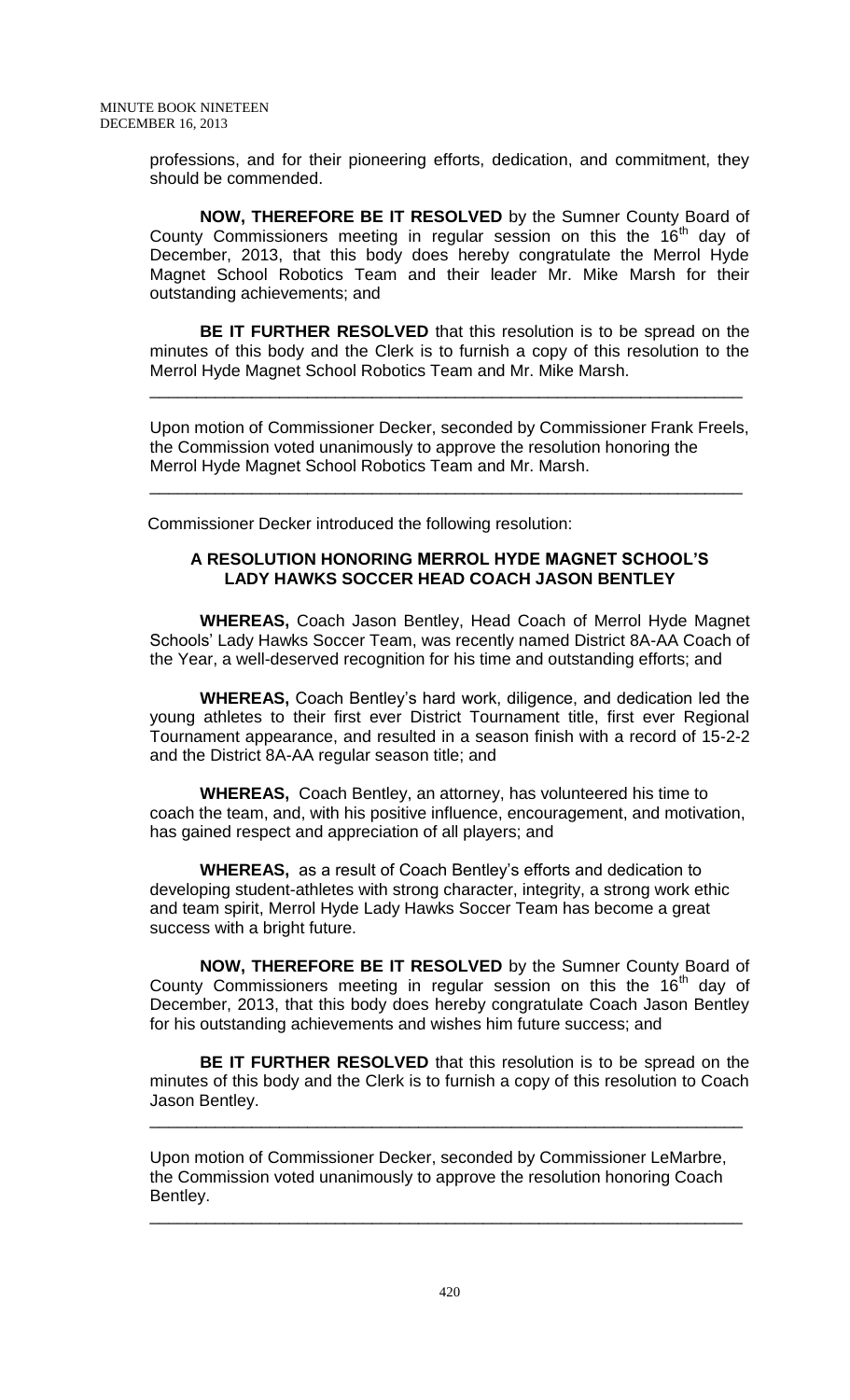Commissioner LeMarbre introduced the following resolution:

#### **A RESOLUTION HONORING BEECH HIGH SCHOOL LADY BUCCANEERS SOCCER PLAYER LAUREN WINTERS**

**WHEREAS,** Lauren Winters, a senior at Beech High School, is an outstanding soccer player with the Lady Buccaneers Soccer Team and was recently named Most Valuable Player of the Year; and

**WHEREAS,** Lauren has been a varsity starter for Beech High School's Lady Buccaneers soccer team for four years, team captain for three years, team All-District player for three years, and led the team with an average of over twenty goals; and

**WHEREAS,** during Lauren's Junior year she was voted District 9-AAA Offensive Most Valuable Player and the coach-chosen Sumner County Offensive Most Valuable Player; and

**WHEREAS,** Lauren Winters, in addition to being an extraordinary talent with limitless potential, is a superior student with a 4.0 GPA, very active in school activities, and will continue her outstanding accomplishments at Trevecca Nazarene University playing soccer while pursuing higher education; and

**WHEREAS,** Lauren's hard work, dedication, and diligent efforts has brought honor, not only to herself, but to her school and our County.

**NOW, THEREFORE, BE IT RESOLVED** by the Sumner County Board of County Commissioners meeting in regular session on this the 16<sup>th</sup> day of December, 2013, that this body does hereby congratulate and commend Lauren Winters for her outstanding achievements and wishes her much success in the future; and

**BE IT FURTHER RESOLVED** that this resolution shall be spread on the minutes of this body and the Clerk is to furnish a copy of this resolution to Lauren Winters.

\_\_\_\_\_\_\_\_\_\_\_\_\_\_\_\_\_\_\_\_\_\_\_\_\_\_\_\_\_\_\_\_\_\_\_\_\_\_\_\_\_\_\_\_\_\_\_\_\_\_\_\_\_\_\_\_\_\_\_\_\_\_\_\_

Upon motion of Commissioner LeMarbre, seconded by Commissioner Goode, the Commission voted unanimously to approve the resolution honoring Ms Winters.

\_\_\_\_\_\_\_\_\_\_\_\_\_\_\_\_\_\_\_\_\_\_\_\_\_\_\_\_\_\_\_\_\_\_\_\_\_\_\_\_\_\_\_\_\_\_\_\_\_\_\_\_\_\_\_\_\_\_\_\_\_\_\_\_

Commissioner LeMarbre introduced the following resolution:

#### **A RESOLUTION HONORING THE BEECH HIGH SCHOOL LADY BUCCANEERS SOCCER HEAD COACH TIM GUINN**

**WHEREAS,** Coach Tim Guinn received a well-deserved District 9-AAA Coach of the Year recognition at the end of this soccer season; and

**WHEREAS,** Coach Guinn, who has successfully coached girl's soccer at Beech High School for the past seven years, the last three as the head coach, has selflessly given his time to teach, motivate, and aid his young athletes; and

**WHEREAS,** Coach Guinn has always encouraged his players to have positive attitudes and respond with their best efforts at all times and has made an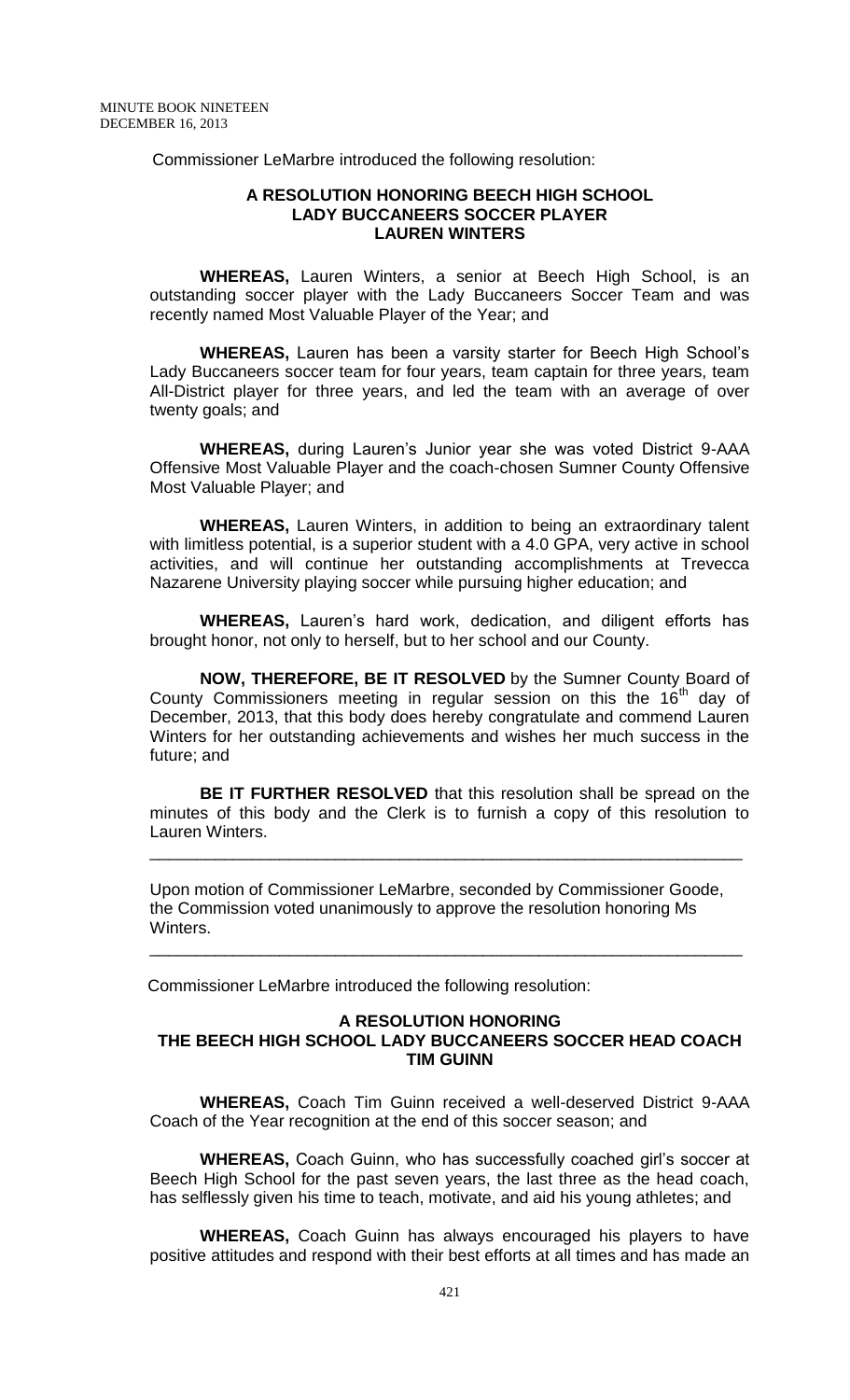indelible impact on the lives of countless students who gained lifelong lessons and values through him; and

**WHEREAS,** Coach Guinn, through his efforts and dedication, has not only been a coach, but a leader, mentor, guardian, and friend of all those lives he has touched.

**NOW, THEREFORE BE IT RESOLVED** by the Sumner County Board of County Commissioners meeting in regular season on this the  $16<sup>th</sup>$  day of December, 2013, that this body does congratulate and commend Coach Tim Guinn on his selection as District 9-AAA Coach of the Year; and

**BE IT FURTHER RESOLVED** that this resolution is to be spread on the minutes of this body and the Clerk is to furnish a copy of this resolution to Coach Tim Guinn.

\_\_\_\_\_\_\_\_\_\_\_\_\_\_\_\_\_\_\_\_\_\_\_\_\_\_\_\_\_\_\_\_\_\_\_\_\_\_\_\_\_\_\_\_\_\_\_\_\_\_\_\_\_\_\_\_\_\_\_\_\_\_\_\_

Upon motion of Commissioner LeMarbre, seconded by Commissioner Goode, the Commission voted unanimously to approve the resolution honoring Coach Guinn.

\_\_\_\_\_\_\_\_\_\_\_\_\_\_\_\_\_\_\_\_\_\_\_\_\_\_\_\_\_\_\_\_\_\_\_\_\_\_\_\_\_\_\_\_\_\_\_\_\_\_\_\_\_\_\_\_\_\_\_\_\_\_\_\_

## **CONSENT AGENDA**

Chairman Hyde introduced the following items on the Consent Agenda:

#### **1213-06 A RESOLUTION APPROPRIATING \$3,152.70 E-RATE FUNDS TO THE HENDERSONVILLE LIBRARY**

**BE IT RESOLVED** by the Sumner County Board of County Commissioners meeting in regular session on this the  $16<sup>th</sup>$  day of December, 2013, that this body hereby appropriates \$3,152.70 E-Rate Funds to the Hendersonville Library, as shown on the attachment herewith.

## **1213-07 A RESOLUTION APPROPRIATING \$2,750.00 FROM THE STATE OF TENNESSEE TECHNOLOGY GRANT FOR DATA PROCESSING EQUIPMENT FOR THE HENDERSONVILLE PUBLIC LIBRARY**

\_\_\_\_\_\_\_\_\_\_\_\_\_\_\_\_\_\_\_\_\_\_\_\_\_\_\_\_\_\_\_\_\_\_\_\_\_\_\_\_\_\_\_\_\_\_\_\_\_\_\_\_\_\_\_\_\_\_\_\_\_\_\_\_

**BE IT RESOLVED** by the Sumner County Board of County Commissioners meeting in regular session on this the  $16<sup>th</sup>$  day of December, 2013, that this body hereby appropriates \$2,750.00 in pass-through funds from the State of Tennessee Technology Grant for Data Processing Equipment for the Hendersonville Public Library, as shown on the attachment herewith.

#### **1213-08 A RESOLUTION APPROPRIATING \$11,311.30 AS INSURANCE RECOVERY PASS-THROUGH FUNDS TO SUMNER COUNTY EMERGENCY MANAGEMENT AGENCY FOR DAMAGE TO MUTTON HOLLOW TOWER**

\_\_\_\_\_\_\_\_\_\_\_\_\_\_\_\_\_\_\_\_\_\_\_\_\_\_\_\_\_\_\_\_\_\_\_\_\_\_\_\_\_\_\_\_\_\_\_\_\_\_\_\_\_\_\_\_\_\_\_\_\_\_\_\_

**BE IT RESOLVED** by the Sumner County Board of County Commissioners meeting in regular session on this the  $16<sup>th</sup>$  day of December, 2013, that this body does hereby appropriate \$11,311.30 as insurance recovery pass-through funds to Sumner County Emergency Management Agency for damage to Mutton Hollow tower, as shown on the attachment herewith.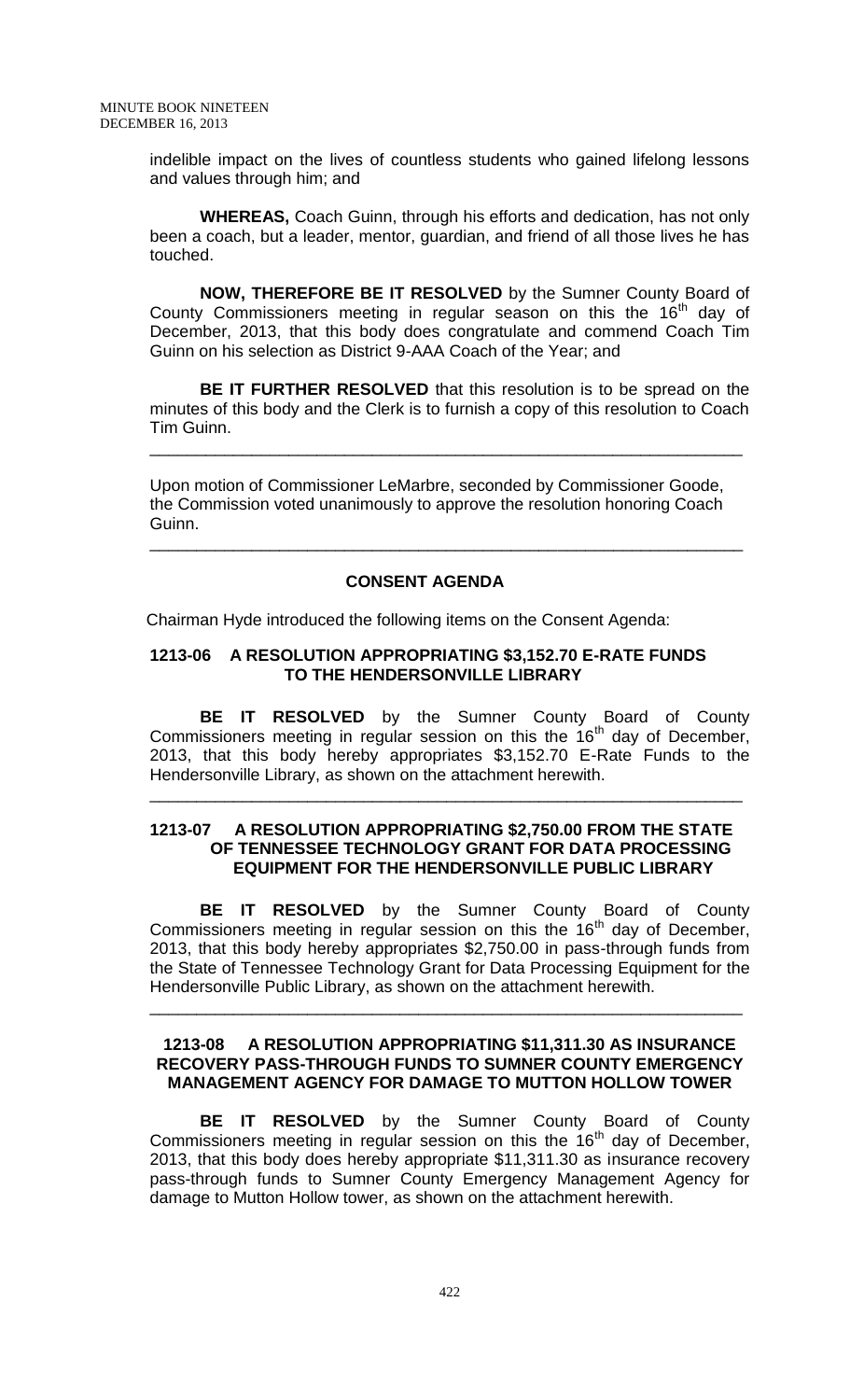## **1213-09 A RESOLUTION APPROPRIATING \$9,963.00 AS PASS-THROUGH FUNDS FROM THE SCAAP GRANT TO THE BUDGET OF THE OFFICE OF THE SHERIFF FOR THE JAIL**

**\_\_\_\_\_\_\_\_\_\_\_\_\_\_\_\_\_\_\_\_\_\_\_\_\_\_\_\_\_\_\_\_\_\_\_\_\_\_\_\_\_\_\_\_\_\_\_\_\_\_\_\_\_\_\_\_\_\_\_\_\_\_\_\_**

**BE IT RESOLVED** by the Sumner County Board of County Commissioners meeting in regular session on this the  $16<sup>th</sup>$  day of December, 2013, that this body does hereby appropriate \$9,963.00 in pass-through funds from the SCAAP (State Criminal Alien Assistance Program) Grant to the budget of the Sheriff's Office for the jail, as shown on the attachment herewith.

## **1213-10 A RESOLUTION APPROVING THE 2013-2014 SUMNER COUNTY BOARD OF EDUCATION GENERAL PURPOSE SCHOOL FUND BUDGET AMENDMENTS**

\_\_\_\_\_\_\_\_\_\_\_\_\_\_\_\_\_\_\_\_\_\_\_\_\_\_\_\_\_\_\_\_\_\_\_\_\_\_\_\_\_\_\_\_\_\_\_\_\_\_\_\_\_\_\_\_\_\_\_\_\_\_\_\_

**BE IT RESOLVED** by the Sumner County Board of County Commissioners meeting in regular session on this the  $16<sup>th</sup>$  day of December, 2013, that this body hereby approves the 2013-2014 Sumner County Board of Education General Purpose School Fund Budget amendments, as shown on the attachment herewith.

# **1213-11 A RESOLUTION DOCKETING SUMNER COUNTY BOARD OF EDUCATION FEDERAL PROJECT SCHOOL FUND BUDGET AMENDMENTS**

\_\_\_\_\_\_\_\_\_\_\_\_\_\_\_\_\_\_\_\_\_\_\_\_\_\_\_\_\_\_\_\_\_\_\_\_\_\_\_\_\_\_\_\_\_\_\_\_\_\_\_\_\_\_\_\_\_\_\_\_\_\_\_\_

**BE IT RESOLVED** by the Sumner County Board of County Commissioners meeting in regular session on this the  $16<sup>th</sup>$  day of December, 2013, that this body hereby dockets in its records the Sumner County Board of Education Federal Project School Fund Budget Amendments, as shown on the attachment herewith.

## **1213-12 A RESOLUTION APPROVING THE 2013-2014 SUMNER COUNTY BOARD OF EDUCATION LEAPS GRANT AMENDMENT**

\_\_\_\_\_\_\_\_\_\_\_\_\_\_\_\_\_\_\_\_\_\_\_\_\_\_\_\_\_\_\_\_\_\_\_\_\_\_\_\_\_\_\_\_\_\_\_\_\_\_\_\_\_\_\_\_\_\_\_\_\_\_\_\_

**BE IT RESOLVED** by the Sumner County Board of County Commissioners meeting in regular session on this the 16<sup>th</sup> day of December, 2013, that this body hereby approves the 2013-2014 Sumner County Board of Education LEAPS Grant Amendment, as shown on the attachment herewith.

\_\_\_\_\_\_\_\_\_\_\_\_\_\_\_\_\_\_\_\_\_\_\_\_\_\_\_\_\_\_\_\_\_\_\_\_\_\_\_\_\_\_\_\_\_\_\_\_\_\_\_\_\_\_\_\_\_\_\_\_\_\_\_\_

#### **1213-13 A RESOLUTION APPROVING THE FISCAL YEAR 2013-2014 SUMNER COUNTY BOARD OF EDUCATION COMP PAYOUT AMENDMENT AND APPROPRIATING AND/OR TRANSFERRING SUCH FUNDS AS REQUIRED**

**BE IT RESOLVED** by the Sumner County Board of County Commissioners meeting in regular session on this the  $16<sup>th</sup>$  day of December, 2013, that this body hereby approves the 2013-2014 Sumner County Board of Education Comp Payout Amendment and appropriates and/or transfers such funds among the various accounts, as shown on the attached schedule which is hereby incorporated by reference and made a part of this resolution.

\_\_\_\_\_\_\_\_\_\_\_\_\_\_\_\_\_\_\_\_\_\_\_\_\_\_\_\_\_\_\_\_\_\_\_\_\_\_\_\_\_\_\_\_\_\_\_\_\_\_\_\_\_\_\_\_\_\_\_\_\_\_\_\_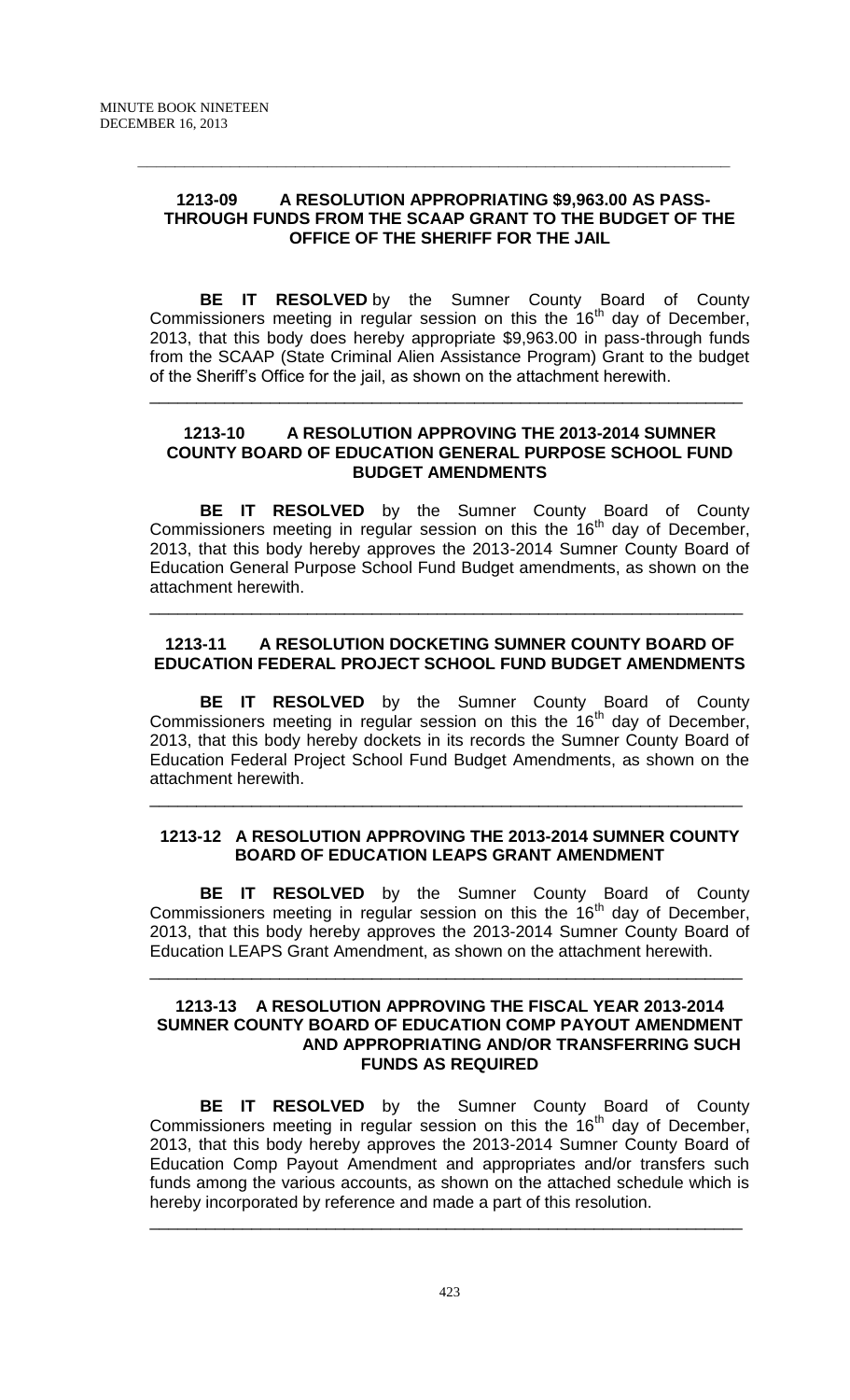### **1213-14 A RESOLUTION DECLARING VARIOUS ITEMS FROM THE HEALTH DEPARTMENT AS SURPLUS AND AUTHORIZING DISPOSAL, OR SALE OF THE SAME, PURSUANT TO EXISITING POLICIES AND PROCEDURES**

**BE IT RESOLVED** by the Sumner County Board of County Commissioners meeting in regular session on this the  $16<sup>th</sup>$  day of December, 2013, that this body does hereby declare the items from the Health Department as surplus, as shown on the attachments; and

**BE IT FURTHER RESOLVED,** that the disposal, or sale of the same, is authorized pursuant to existing policies and procedures.

\_\_\_\_\_\_\_\_\_\_\_\_\_\_\_\_\_\_\_\_\_\_\_\_\_\_\_\_\_\_\_\_\_\_\_\_\_\_\_\_\_\_\_\_\_\_\_\_\_\_\_\_\_\_\_\_\_\_\_\_\_\_\_\_

## **1213-15 A RESOLUTION DECLARING ITEMS FROM EMERGENCY MEDICALSERVICES AS SURPLUS OR SALVAGE AND AUTHORIZING DISPOSAL, OR SALE OF THE SAME PURSUANT TO EXISITINGPOLICIES AND PROCEDURES**

**BE IT RESOLVED** by the Sumner County Board of County Commissioners meeting in regular session on this the  $16<sup>th</sup>$  day of December, 2013, that this body does hereby declare various items from Emergency Medical Services as surplus, as shown on the attachment; and

**BE IT FURTHER RESOLVED**, that the disposal, or sale of the same, is authorized pursuant to existing policies and procedures taking the most appropriate action for the good of the County.

\_\_\_\_\_\_\_\_\_\_\_\_\_\_\_\_\_\_\_\_\_\_\_\_\_\_\_\_\_\_\_\_\_\_\_\_\_\_\_\_\_\_\_\_\_\_\_\_\_\_\_\_\_\_\_\_\_\_\_\_\_\_\_\_

## **1213-16 A RESOLUTION DECLARING VARIOUS ITEMS FROM THE PORTLAND PUBLIC LIBRARY AS SURPLUS AND SALVAGE AND AUTHORIZING DISPOSAL, OR SALE OF THE SAME PURSUANT TO EXISTING POLICIES AND PROCEDURES**

**BE IT RESOLVED** by the Sumner County Board of County Commissioners meeting in regular session on this the  $16<sup>th</sup>$  day of December, 2013, that this body does hereby declare the items from the Portland Public Library as surplus and salvage, as shown on the attachments; and

**BE IT FURTHER RESOLVED,** that the sale, or disposal of the same, is authorized pursuant to existing policies and procedures.

\_\_\_\_\_\_\_\_\_\_\_\_\_\_\_\_\_\_\_\_\_\_\_\_\_\_\_\_\_\_\_\_\_\_\_\_\_\_\_\_\_\_\_\_\_\_\_\_\_\_\_\_\_\_\_\_\_\_\_\_\_\_\_\_

#### **1213-17 A RESOLUTION RESTATING THE POLICY THAT SUMNER COUNTY, TENNESSEE DOES NOT DISCRIMINATE ON THE BASIS OF RACE, SEX, COLOR, RELIGION, NATIONAL ORIGIN, AGE, DISABILITY OR VETERAN STATUS**

**BE IT RESOLVED** by the Sumner County Board of County Commissioners meeting in regular session on this the  $16<sup>th</sup>$  day of December, 2013, that this body hereby restates its policy that Sumner County, Tennessee, does not discriminate on the basis of race, sex, color, religion, national origin, age, disability or veteran status.

\_\_\_\_\_\_\_\_\_\_\_\_\_\_\_\_\_\_\_\_\_\_\_\_\_\_\_\_\_\_\_\_\_\_\_\_\_\_\_\_\_\_\_\_\_\_\_\_\_\_\_\_\_\_\_\_\_\_\_\_\_\_\_\_

Upon motion of Commissioner Graves, seconded by Commissioner Skidmore, the Commission voted by unanimous voice vote to approve the items on the Consent Agenda on the first and final reading.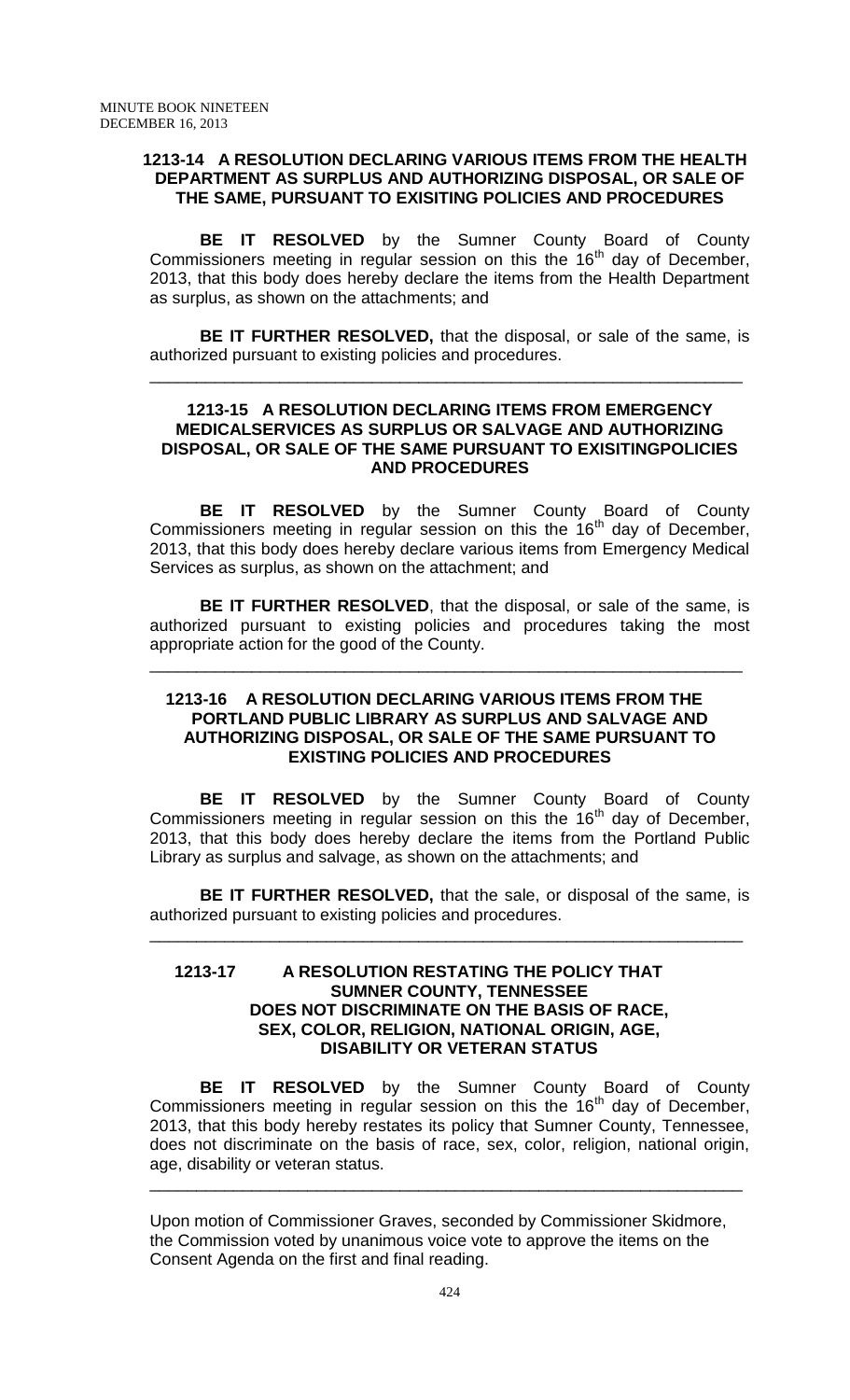# **REPORT FROM COUNTY OFFICIALS**

County Officials filed the following reports: County Investments, County General Fund, County Debt Service Fund, County Highway Fund, County Capital Outlay Fund, School General Purpose Fund, School Federal Projects Fund, School Food Service Fund, Employee Health Insurance Trust Fund, Employee Dental Insurance Trust Fund, Casualty Insurance Trust Fund, County Trustee Funds, Special Reports: County Dental Insurance Claim Payments, County Health Insurance Claim Payments, County Property Tax Collections, County EMS Billing/Collections/Balances, County Sales Tax Collections, County Wheel Tax Collections, County Tax Rates/Property Values and County School Loan Program Rates. Approval of the filing of these records does not certify to the accuracy of the documents.

Chairman Hyde introduced the following resolution:

#### **1312-NOT A RESOLUTION TO APPROVE AND ACCEPT APPLICATIONS FOR NOTARIES PUBLIC POSITIONS AND PERSONAL SURETY GUARANTORS**

 **WHEREAS,** according to the law of the State of Tennessee, an individual must apply for the office of notary public in the county of residence, or of their principal place of business; and

 **WHEREAS**, state statute requires personal sureties making bonds for Notaries publics to be approved by the Sumner County Commission; and

 **WHEREAS,** said applicant must be approved by the County Commission assembled; and

 **WHEREAS,** Bill Kemp, Sumner County Clerk, has certified according to the records of his office that the persons named on the attached listing labeled "SUMNER COUNTY NOTARY PUBLIC APPLICATIONS and SURETY GUARANTORS" have duly applied for the positions so sought; and

#### **BE IT FURTHER RESOLVED THAT THIS TAKE EFFECT FROM AND AFTER PASSAGE. –––––––––––––––––––––––––––––––––––––––––––––––––––––––––**

#### **Notaries Public to be elected**

AMBER ANDERSON REBECCA MOSS SUMMER ARLEDGE KIMBERLY MYERS DONNA E ARRINGTON PATRICIA M NEELY KENNETH L BRANDES MARKA L NETTLE BONNIE SUE BROWN RHONDA WARD PACE KAY CARTER DONNA PARDUE ANITA CRANFORD JANETTE R PORTER TAMMY CROOK DEBORAH A RAND REBECCA L GONZALEZ RITA A ROBERTS LISA P HAMMONDS BARBARA SIRCY JOSH HANKINS RICHARD SMITH DEBORAH IVY REGGIE SMITH<br>WANDA R LEWIS A THOMPSON WANDA R LEWIS

KATHLEEN H DUER CATHERINE MICHELLE RIVERS KELLY L GREENE MICHELLE SCHAFFHOUSER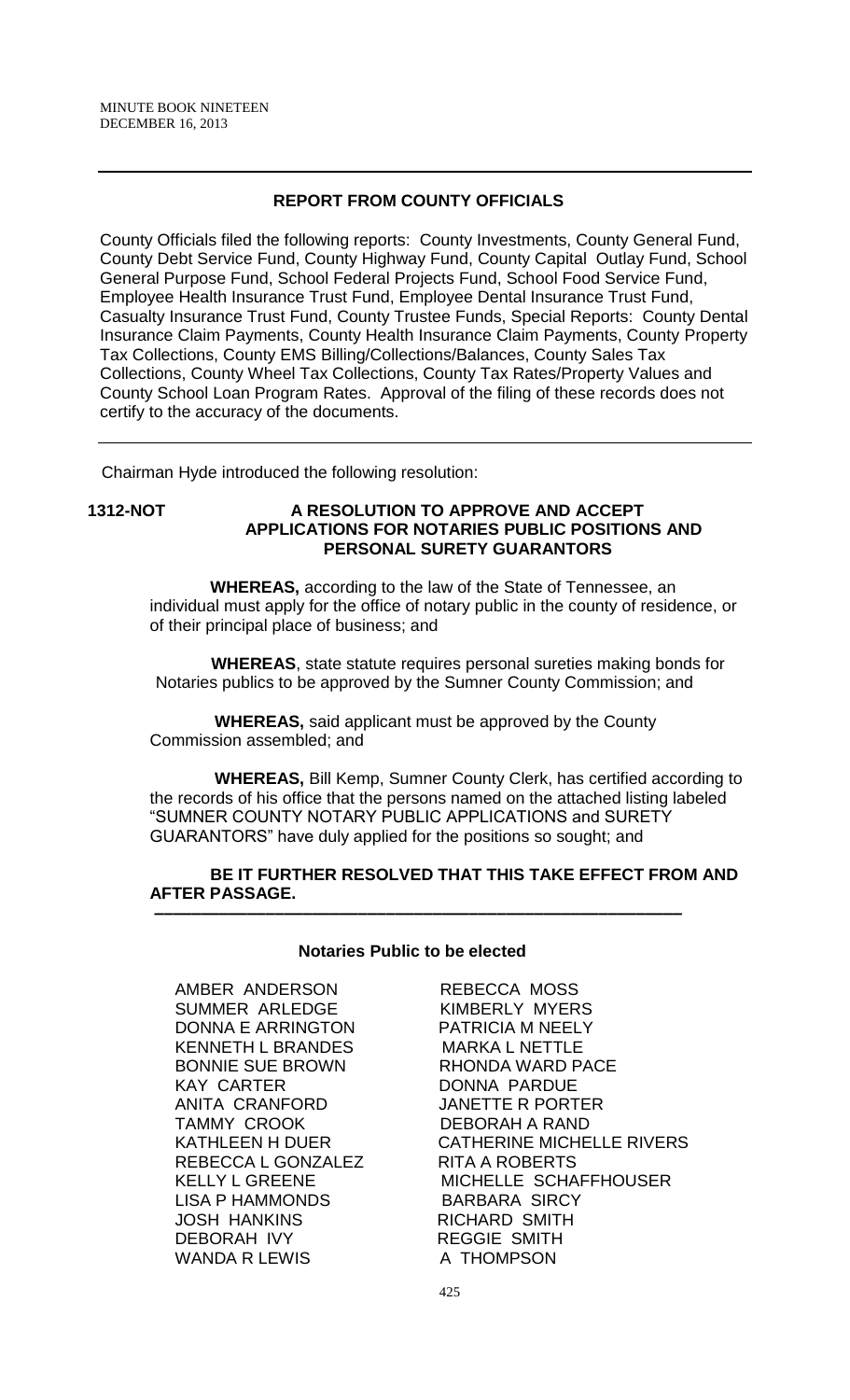| R A MASACEK                 |
|-----------------------------|
| <b>FREDERICK L MCCOLLUM</b> |
| <b>MICAH MCKINNEY</b>       |

CAROLE THOMPSON NEIL WEAVER SALLY A WORRELL

Upon motion of Commissioner Akins, seconded by Commissioner Skidmore, voting was recorded electronically in the following manner:

| 1312-ELECTION |   | <b>Yes: 21</b>  | <b>No: 0</b> | <b>Abs: 0</b> | 07:42 PM |
|---------------|---|-----------------|--------------|---------------|----------|
| <b>Stone</b>  |   | Guthrie         | v            | Pospisil      |          |
| Hyde          |   | Goode           | Y            | Skidmore      | Υ        |
| LeMarbre      | v | Moser           | v            | Decker        | ٧        |
| Ring          |   | <b>Brown</b>    | Y            | Vaughn        | Y        |
| F. Freels     | Y | <b>Matthews</b> | Y            | <b>Harris</b> | Y        |
| Utley         |   | Graves          | Y            | Satterfield   | Y        |
| Akins         |   | Taylor          |              | Geminden      |          |

Chairman Hyde declared the election of Notaries Public by the body.

# **COMMITTEE ON COMMITTEES**

\_\_\_\_\_\_\_\_\_\_\_\_\_\_\_\_\_\_\_\_\_\_\_\_\_\_\_\_\_\_\_\_\_\_\_\_\_\_\_\_\_\_\_\_\_\_\_\_\_\_\_\_\_\_\_\_\_\_\_\_\_\_\_\_\_\_\_\_\_

Commissioner Taylor announced the expiring terms of the following: Jerry Stone and Archie P. McKinnis, four-year expiring terms on the Emergency 911 Communications Board. Upon motion of Commissioner Taylor, seconded by Commissioner Pospisil, the Commission voted to re-appoint Commissioner Stone and Mr. McKinnis as members to the Emergency 911 Board. Commissioner Hughes stated that he had a direct conflict of interest and would abstain from the vote.

Commissioner Taylor brought forth the matters for consideration next month:

Health Board, 4-year terms of the following:

- Dr. Glenn Jones, Dentist
- Dr. Robert Phillips, Doctor
- Dr. Wayne Hooper, Doctor

Agricultural Extension Service Committee

- Baker Ring, Commissioner
- Charlie Carr Farmer
- Edie Kirkpatrick Farm Woman
- Ben Harris, Commissioner

# **HIGHWAY COMMISSION**

\_\_\_\_\_\_\_\_\_\_\_\_\_\_\_\_\_\_\_\_\_\_\_\_\_\_\_\_\_\_\_\_\_\_\_\_\_\_\_\_\_\_\_\_\_\_\_\_\_\_\_\_\_\_\_\_\_\_\_\_\_\_\_\_\_\_\_\_\_\_\_\_\_\_\_

There was no report from the Highway Commission.

# **EDUCATION COMMITTEE**

**\_\_\_\_\_\_\_\_\_\_\_\_\_\_\_\_\_\_\_\_\_\_\_\_\_\_\_\_\_\_\_\_\_\_\_\_\_\_\_\_\_\_\_\_\_\_\_\_\_\_\_\_\_\_\_\_\_\_\_\_\_\_\_\_\_\_\_\_\_**

Commissioner Decker reported that school budget amendments were passed on from the Education Committee to the Budget Committee. **\_\_\_\_\_\_\_\_\_\_\_\_\_\_\_\_\_\_\_\_\_\_\_\_\_\_\_\_\_\_\_\_\_\_\_\_\_\_\_\_\_\_\_\_\_\_\_\_\_\_\_\_\_\_\_\_\_\_\_\_\_\_\_\_\_\_\_\_\_**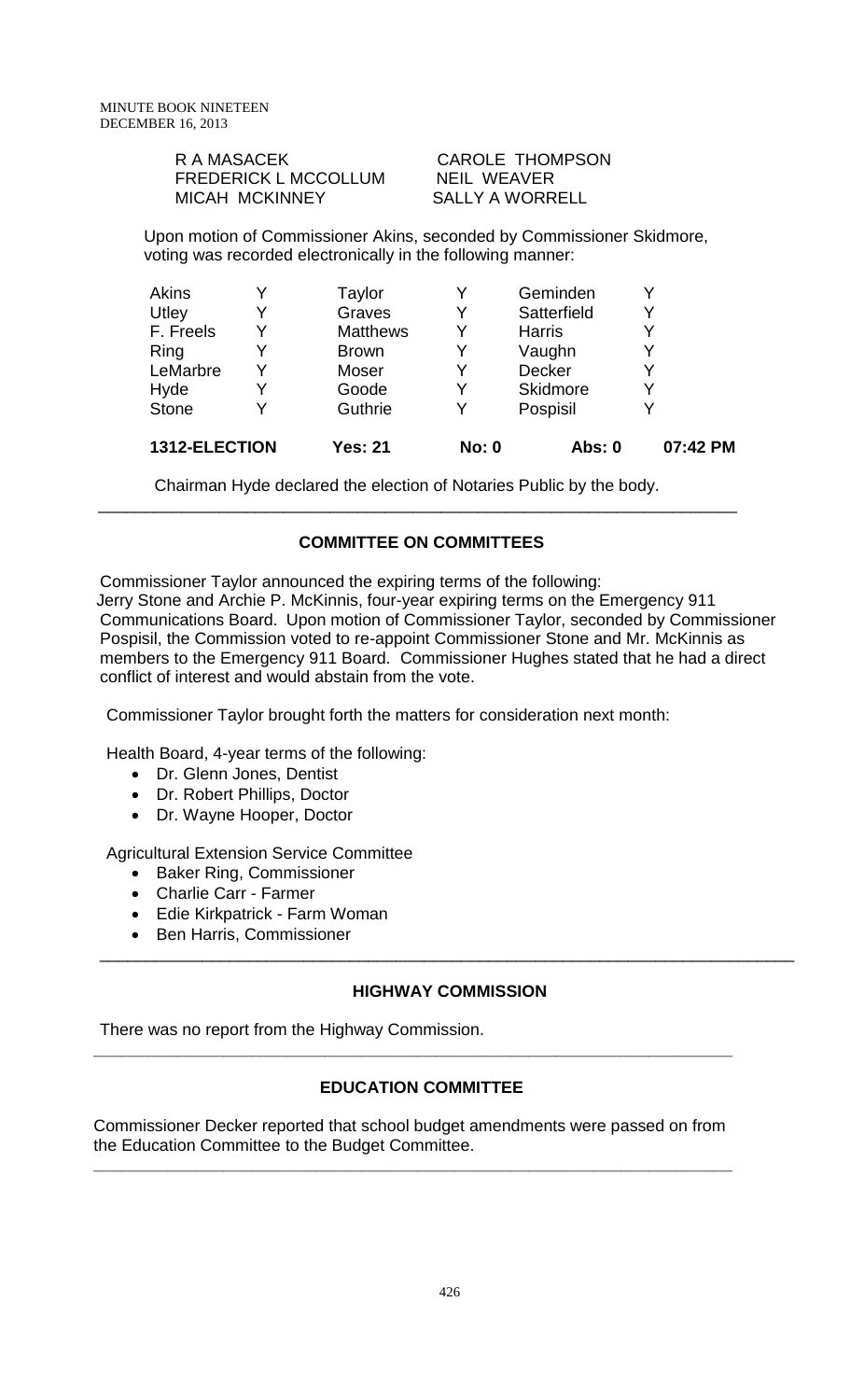# **GENERAL OPERATIONS COMMITTEE**

Commissioner Skidmore noted that General Operations Committee deferred the matter regarding the White House land transfer. Commissioner Hughes requested records beneficial to understanding the issue be forwarded to each commissioner.

**\_\_\_\_\_\_\_\_\_\_\_\_\_\_\_\_\_\_\_\_\_\_\_\_\_\_\_\_\_\_\_\_\_\_\_\_\_\_\_\_\_\_\_\_\_\_\_\_\_\_\_\_\_\_\_\_\_\_\_\_\_\_\_\_\_\_\_\_\_**

## **EMERGENCY SERVICES COMMITTEE**

Commissioner Matthews reported the Emergency Services Committee met. He commented that the number of ambulance calls had been down and there would not be any new personnel hired in that department at this time. He said that an Ad Hoc Fire Tax Committee would be formed to review the funding mechanism for volunteer fire departments.

## **PUBLIC SERVICES COMMITTEE**

**\_\_\_\_\_\_\_\_\_\_\_\_\_\_\_\_\_\_\_\_\_\_\_\_\_\_\_\_\_\_\_\_\_\_\_\_\_\_\_\_\_\_\_\_\_\_\_\_\_\_\_\_\_\_\_\_\_\_\_\_\_\_\_\_\_\_\_\_\_**

There was no report from the Public Services Committee.

#### **LEGISLATIVE COMMITTEE**

**\_\_\_\_\_\_\_\_\_\_\_\_\_\_\_\_\_\_\_\_\_\_\_\_\_\_\_\_\_\_\_\_\_\_\_\_\_\_\_\_\_\_\_\_\_\_\_\_\_\_\_\_\_\_\_\_\_\_\_\_\_\_\_\_\_\_\_\_\_**

Commissioner Pospisil introduced the following resolution and moved for approval; Commissioner Taylor seconded the motion.

#### **1213-01 A RESOLUTION SETTING THE REGULAR MEETINGS OF THE SUMNER COUNTY BOARD OF COUNTY COMMISSIONERS DURING THE 2014 CALENDAR YEAR**

**BE IT RESOLVED** by the Sumner County Board of County Commissioners meeting in regular session on this the  $16<sup>th</sup>$  day of December, 2013, that this body hereby sets its regular meetings at 7:00 p.m. (local time) at the Sumner County Administration Building, 355 North Belvedere Drive, Gallatin, Tennessee, on the following dates in 2014:

| Monday, January 27, (4 <sup>th</sup> Monday)  | Monday, July 21, (3 <sup>rd</sup> Monday)      |
|-----------------------------------------------|------------------------------------------------|
| Monday, February 24, (4 <sup>th</sup> Monday) | Monday, August 18, (3 <sup>rd</sup> Monday)    |
| Monday, March 17, (3 <sup>rd</sup> Monday)    | Monday, September 15, (3 <sup>rd</sup> Monday) |
| Monday, April 21, (3 <sup>rd</sup> Monday)    | Monday, October 20, (3 <sup>rd</sup> Monday)   |
| Monday, May 19, (3 <sup>rd</sup> Monday)      | Monday, November 17, (3 <sup>rd</sup> Monday)  |
| Monday, June 16, (3 <sup>rd</sup> Monday)     | Monday, December15, (3 <sup>rd</sup> Monday)   |

**BE IT FURTHER RESOLVED** that this body shall consider at such meetings all matters which may properly be considered at regular meetings of this body; and

**BE IT FURTHER RESOLVED** that the County Clerk is directed to have published the required notice of this resolution.

\_\_\_\_\_\_\_\_\_\_\_\_\_\_\_\_\_\_\_\_\_\_\_\_\_\_\_\_\_\_\_\_\_\_\_\_\_\_\_\_\_\_\_\_\_\_\_\_\_\_\_\_\_\_\_\_\_\_\_\_\_\_\_\_

The electronic vote was recorded in the following manner:

| Akins         | Taylor          |   | Geminden      | Y |
|---------------|-----------------|---|---------------|---|
| Utley         | Graves          | v | Satterfield   | Y |
| F. Freels     | <b>Matthews</b> | v | <b>Harris</b> | Y |
| <b>Brown</b>  | Vaughn          | v | LeMarbre      | Y |
| Moser         | <b>Decker</b>   |   | Hyde          | Y |
| <b>Hughes</b> | Kimbrough       |   | Goode         | Y |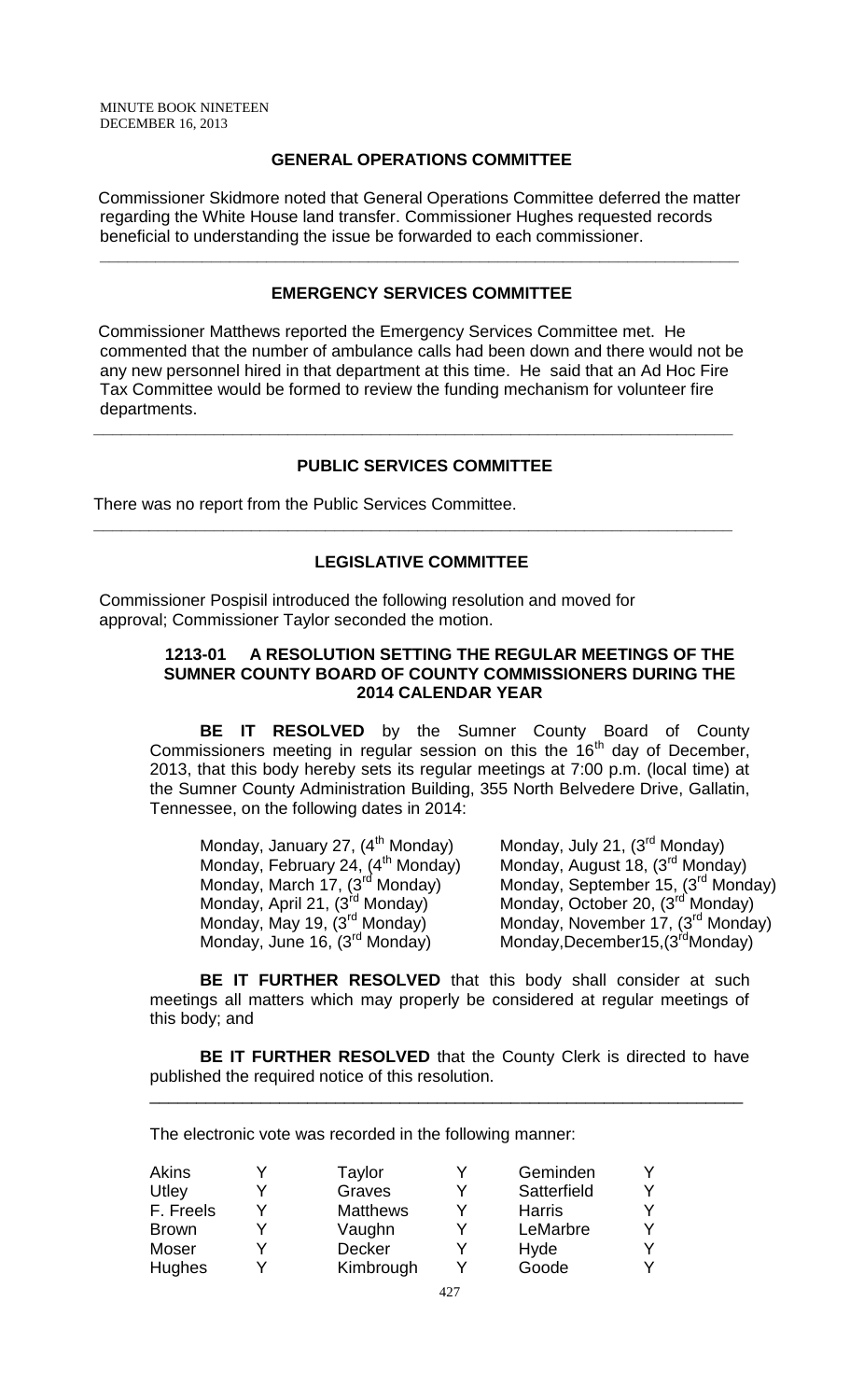| 1312-01  | Yes: 23 | <b>No: 0</b> | Abs: 0 | 07:48 PM |
|----------|---------|--------------|--------|----------|
| Guthrie  |         | Pospisil     |        |          |
| Skidmore |         | P. Freels    | Stone  |          |

Chairman Hyde declared the resolution approved by the body. \_\_\_\_\_\_\_\_\_\_\_\_\_\_\_\_\_\_\_\_\_\_\_\_\_\_\_\_\_\_\_\_\_\_\_\_\_\_\_\_\_\_\_\_\_\_\_\_\_\_\_\_\_\_\_\_

Commissioner Pospisil introduced the following resolution and moved for approval; Commissioner Satterfield seconded the motion.

## **1213-02 RESOLUTION APPOINTING THE JUDICIAL MAGISTRATES OF SUMNER COUNTY**

**BE IT RESOLVED** by the Sumner County Board of County  $Commissioners meeting in regular session on this the 16<sup>th</sup> day of December,$ 2013, that this body hereby appoints the following individuals as Judicial Magistrates; and

**BE IT FURTHER RESOLVED** that the Judicial Magistrates shall serve a one- year term, or until a successor is appointed.

| Downey, William E.    | Offitt, Kevin     |
|-----------------------|-------------------|
| Draper, Todd H.       | Ridings, Bobby W. |
| Gann, Robert J.       | Short, John C.    |
| Gilbreath, William J. | Smith, William W. |
| Hille, Jennifer       | Thomas, William   |
| Kitrell, Bruce        | Whiteside, Lee    |
|                       |                   |

The electronic vote was recorded in the following manner:

| Akins        |                | Taylor          | Y | Geminden      |          |
|--------------|----------------|-----------------|---|---------------|----------|
| Utley        | Y              | Graves          | Y | Satterfield   | Y        |
| F. Freels    | Y              | <b>Matthews</b> | Y | <b>Harris</b> |          |
| Ring         | Y              | <b>Brown</b>    | Y | Vaughn        |          |
| LeMarbre     | Y              | Moser           | Y | Decker        | Y        |
| Hyde         | Α              | <b>Hughes</b>   | Y | Kimbrough     |          |
| Goode        | Y              | Skidmore        | Y | P. Freels     |          |
| <b>Stone</b> | Y              | Guthrie         | Y | Pospisil      |          |
| 1312-02      | <b>Yes: 23</b> | <b>No: 0</b>    |   | Abs: 1        | 07:49 PM |

Chairman Hyde declared the resolution approved by the body.

Commissioner Pospisil introduced the following resolution and moved for approval; Commissioner Vaughn seconded the motion.

\_\_\_\_\_\_\_\_\_\_\_\_\_\_\_\_\_\_\_\_\_\_\_\_\_\_\_\_\_\_\_\_\_\_\_\_\_\_\_\_\_\_\_\_\_\_\_\_\_\_\_\_\_\_\_\_

# **1213-03 A RESOLUTION APPROVING A PRIVATE ACT CREATING AN ADDITIONAL COURT OF GENERAL SESSIONS FOR SUMNER COUNTY, TENNESSEE**

**BE IT RESOLVED** by the Sumner County Board of County Commissioners meeting in regular session on this the  $16<sup>th</sup>$  day of December, 2013, that this body approves the attached Private Act creating an additional Court of General Sessions for Sumner County, Tennessee; and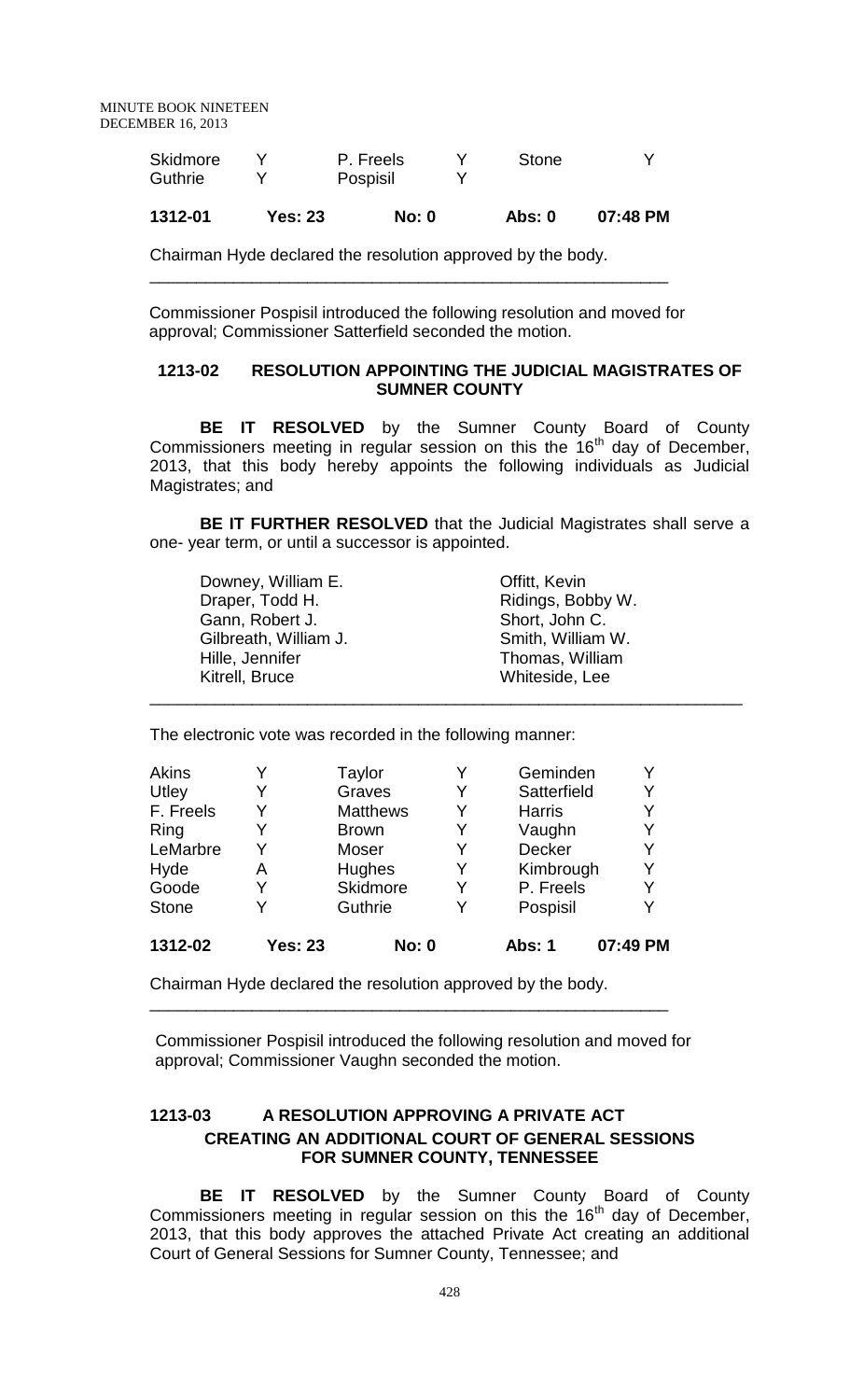**BE IT FURTHER RESOLVED** that the Law Director's office shall send a certified copy of this resolution to our state delegates.

\_\_\_\_\_\_\_\_\_\_\_\_\_\_\_\_\_\_\_\_\_\_\_\_\_\_\_\_\_\_\_\_\_\_\_\_\_\_\_\_\_\_\_\_\_\_\_\_\_\_\_\_\_\_\_\_\_\_\_\_\_\_\_\_

| 1312-03      | Yes: 20 | No: 4           |   | Abs: 0        | 08:05 PM |
|--------------|---------|-----------------|---|---------------|----------|
| <b>Stone</b> |         | Guthrie         | Y | Pospisil      | Y        |
| Goode        |         | <b>Skidmore</b> | N | P. Freels     | Y        |
| Hyde         |         | Hughes          | Y | Kimbrough     | Y        |
| LeMarbre     |         | Moser           | Y | Decker        | Y        |
| Ring         | Y       | <b>Brown</b>    | Y | Vaughn        | Y        |
| F. Freels    | Y       | <b>Matthews</b> | Y | <b>Harris</b> | Y        |
| <b>Utley</b> |         | Graves          | Y | Satterfield   | N        |
| Akins        | N       | Taylor          | N | Geminden      | Y        |

Chairman Hyde declared the resolution approved by the body.

\_\_\_\_\_\_\_\_\_\_\_\_\_\_\_\_\_\_\_\_\_\_\_\_\_\_\_\_\_\_\_\_\_\_\_\_\_\_\_\_\_\_\_\_\_\_\_\_\_\_\_\_\_\_\_\_

Commissioner Pospisil introduced the following resolution and moved for approval; Commissioner Vaughn seconded the motion.

#### **1213-04 A RESOLUTION OF SUPPORT FOR THE SAFE ROUTES TO SCHOOL PROGRAM AND AUTHORIZING SUBMISSION OF A SAFE ROUTES TO SCHOOL GRANT APPLICATION**

**WHEREAS,** the Safe Routes to School Program provides grant funds to eligible agencies to improve and enhance the safety of pedestrian and bicycle facilities and related structures, that will encourage and benefit students walking and bicycling safely to school; and

**WHEREAS,** the Safe Routes to School Program provides grant funds to facilitate the planning, development and implementation of projects that will improve safety, reduce traffic, fuel consumption, and air quality in the vicinity of schools; and

**WHEREAS,** the Tennessee Department of Transportation has requested applications from eligible agencies for the 2014 Safe Routes to School Program; and

**WHEREAS,** Sumner County Government is applying for a reimbursement grant, not to exceed \$250,000, to construct sidewalk improvements for a connection from the Lower Station Camp Creek Greenway to the Station Camp School Campus.

**NOW, THREEFORE, BE IT RESOLVED** by the Sumner County Board of County Commissioners meeting in regular session on this the  $16<sup>th</sup>$  day of December 2013, that this body does hereby support the Safe Routes to School Program and authorizes submission of an application for the Safe Routes to Schools Program funds.

**BE IT FURTHER RESOLVED** that the County Executive is hereby authorized to sign the application and all assurance necessary for such application.

\_\_\_\_\_\_\_\_\_\_\_\_\_\_\_\_\_\_\_\_\_\_\_\_\_\_\_\_\_\_\_\_\_\_\_\_\_\_\_\_\_\_\_\_\_\_\_\_\_\_\_\_\_\_\_\_\_\_\_\_\_\_\_\_

The electronic vote was recorded in the following manner: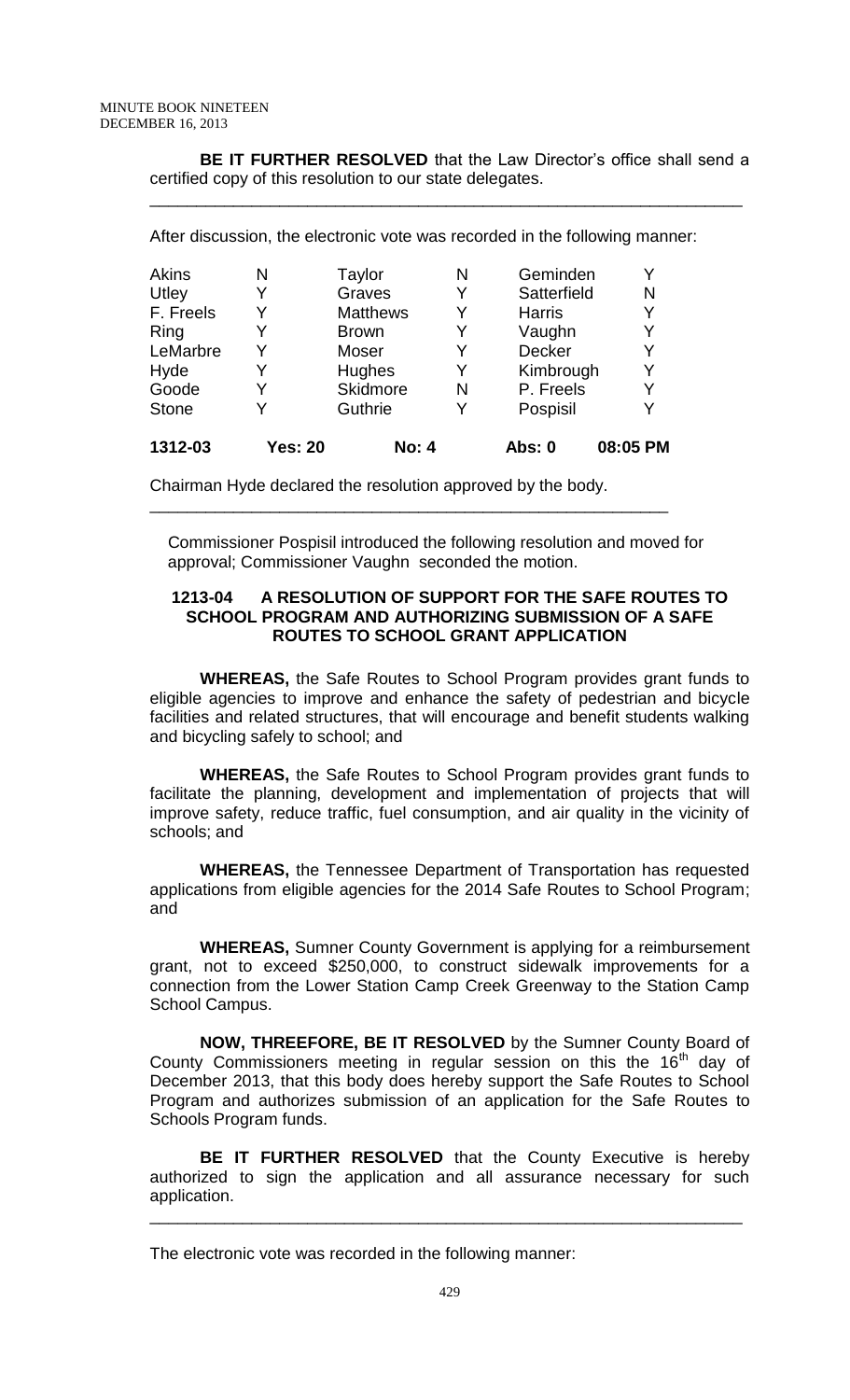| Ring<br>LeMarbre | Y       | Moser              | Y | Vaughn<br>Decker       | Y        |
|------------------|---------|--------------------|---|------------------------|----------|
| Hyde<br>Goode    | Y       | Hughes<br>Skidmore | Y | Kimbrough<br>P. Freels | Y<br>Y   |
| <b>Stone</b>     | Y       | Guthrie            | Y | Pospisil               | Y        |
| 1312-04          | Yes: 24 | No: 0              |   | Abs: 0                 | 08:05 PM |

Chairman Hyde declared the resolution approved by the body.

# **RULES AND PROCEDURES**

\_\_\_\_\_\_\_\_\_\_\_\_\_\_\_\_\_\_\_\_\_\_\_\_\_\_\_\_\_\_\_\_\_\_\_\_\_\_\_\_\_\_\_\_\_\_\_\_\_\_\_\_\_\_\_\_

There was no report from the Rules and Procedures Committee.

# **FINANCIAL MANAGEMENT COMMITTEE**

**\_\_\_\_\_\_\_\_\_\_\_\_\_\_\_\_\_\_\_\_\_\_\_\_\_\_\_\_\_\_\_\_\_\_\_\_\_\_\_\_\_\_\_\_\_\_\_\_\_\_\_\_\_\_\_\_\_\_\_\_\_\_\_\_\_\_\_\_\_**

There was no report from the Financial Management Committee.

# **BUDGET COMMITTEE**

Commissioner Stone introduced the following resolution and moved for approval; Commissioner Vaughn seconded the motion. He stated that the damage to the facility had increased to \$185,000.00.

#### **1213-05 A RESOLUTION APPROPRIATING \$185,000.00 AS INSURANCE RECOVERY PASS-THROUGH FUNDS TO SUMNER COUNTY EMERGENCY MANAGEMENT AGENCY FOR DAMAGE TO MUSIC MOUNTAIN TOWER**

**BE IT RESOLVED** by the Sumner County Board of County Commissioners meeting in regular session on this the  $16<sup>th</sup>$  day of December, 2013, that this body does hereby appropriate \$185,000.00 as insurance recovery pass-through funds to Sumner County Emergency Management Agency for damage to Music Mountain tower, as shown on the attachment herewith. \_\_\_\_\_\_\_\_\_\_\_\_\_\_\_\_\_\_\_\_\_\_\_\_\_\_\_\_\_\_\_\_\_\_\_\_\_\_\_\_\_\_\_\_\_\_\_\_\_\_\_\_\_\_\_\_\_\_\_\_\_\_\_\_

Commissioner Stone moved, seconded by Commissioner Vaughn, to suspend the rules to allow Emergency Management Director Ken Weidener to address the Commission. The motion carried and Mr. Weidener explained the damage done to the facility as a result of a lightning strike and the significance of the tower to law enforcement.

The electronic vote was recorded in the following manner:

| Akins        |   | Taylor          |   | Geminden      | Y |
|--------------|---|-----------------|---|---------------|---|
| Utley        |   | Graves          | Y | Satterfield   | Y |
| F. Freels    | v | <b>Matthews</b> | Y | <b>Harris</b> | Y |
| Ring         |   | <b>Brown</b>    | Y | Vaughn        | Y |
| LeMarbre     |   | Moser           | Y | Decker        | Y |
| Hyde         |   | Hughes          | Y | Kimbrough     | Υ |
| Goode        |   | Skidmore        | Y | P. Freels     | Y |
| <b>Stone</b> |   | Guthrie         |   | Pospisil      | Y |